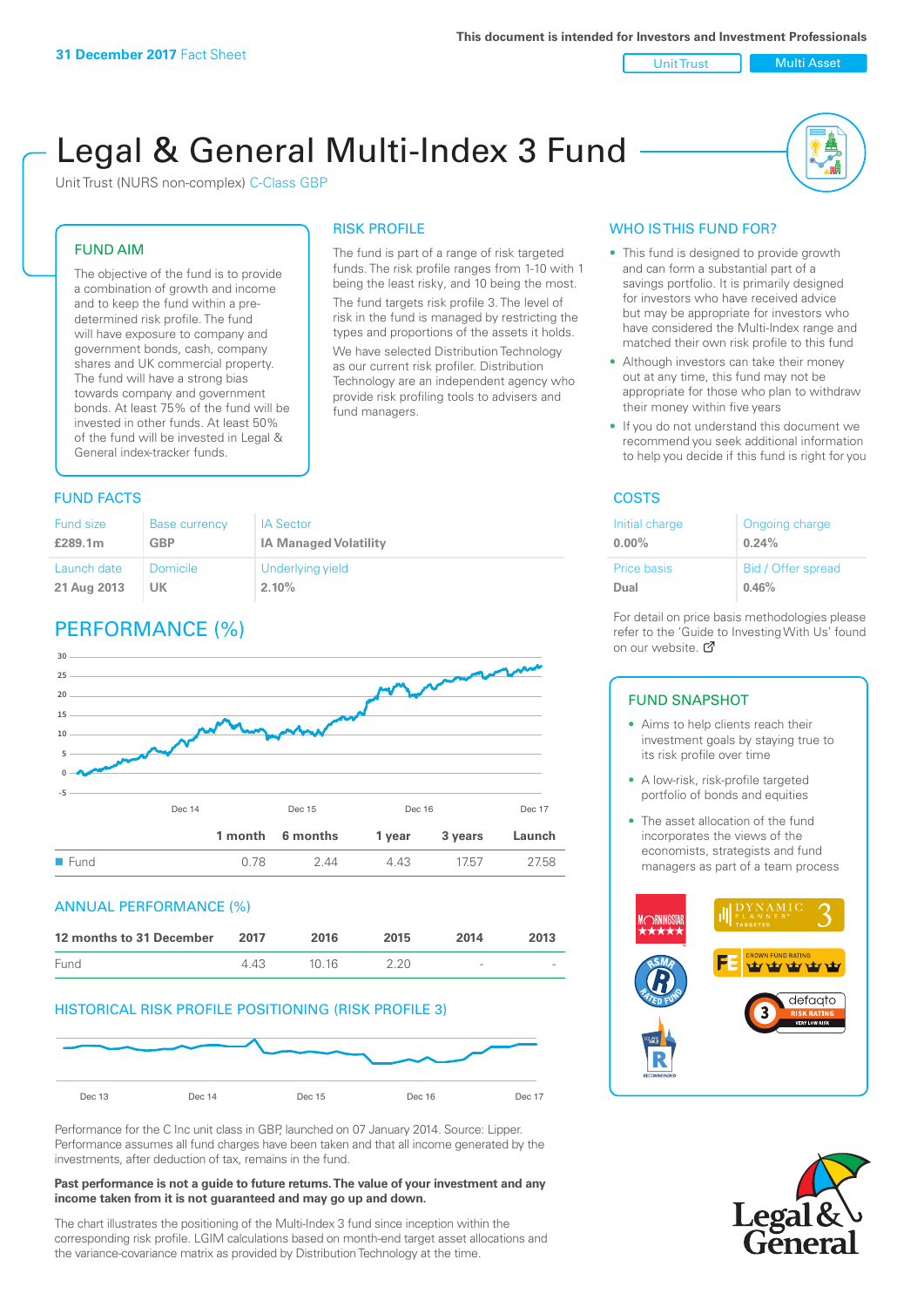# Legal & General Multi-Index 3 Fund

Unit Trust (NURS non-complex) C-Class GBP

## PORTFOLIO BREAKDOWN

All data source LGIM unless otherwise stated. Totals may not sum due to rounding.

![](_page_1_Figure_5.jpeg)

![](_page_1_Picture_6.jpeg)

#### FUND MANAGERS

The fund managers have responsibility for managing the multi-index fund range. They are part of the Multi-Asset Funds (MAF) team in LGIM. This team focuses on designing and managing multi-asset funds that are tailored to match the specific objectives of various client types. The team sits within a wider Asset Allocation team which combines both depth of experience with a broad range of expertise from different fields, including fund management, investment consulting and risk management roles.

# TOP 10 HOLDINGS (%)

| L&G Global Inflation Linked Bond Index Fund                      |      |  |
|------------------------------------------------------------------|------|--|
| <b>LGIM Sterling Liquidity Fund Class 1</b>                      | 10.5 |  |
| L&G Sterling Corporate Bond Index Fund                           |      |  |
| L&G All Stocks Gilt Index Trust                                  | 9.8  |  |
| L&G Short Dated Sterling Corporate Bond Index Fund               |      |  |
| <b>LGIM Global Corporate Bond Fund</b>                           |      |  |
| L&G Emerging Markets Government Bond (US\$) Index Fund           |      |  |
| <b>L&amp;G UK Property Fund</b>                                  |      |  |
| L&G US Index Trust                                               |      |  |
| L&G Emerging Markets Government Bond (Local Currency) Index Fund |      |  |